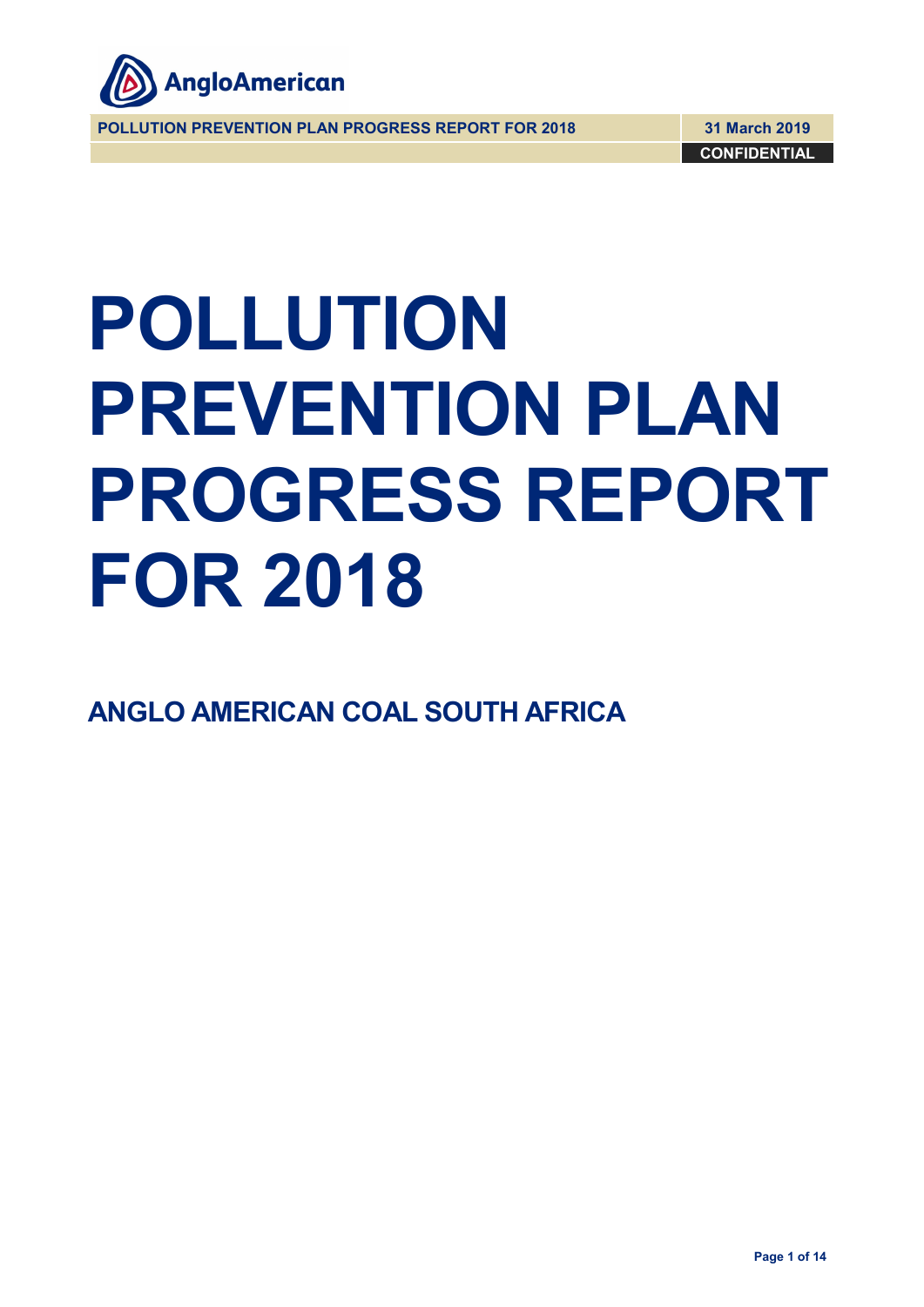# **COMPANY DETAILS**

| <b>Name</b>                 | Anglo Operations Proprietary Limited | Anglo American Inyosi Coal Proprietary Limited |
|-----------------------------|--------------------------------------|------------------------------------------------|
| Company<br>registration no. | 1921/006730/07                       | 2005/016701/07                                 |
| <b>Address</b>              | 44 Main Street                       | 55 Marshall Street                             |
|                             | Johannesburg                         | Johannesburg                                   |
|                             | 2001                                 | 2001                                           |

# **CONTACT PERSONS**

| <b>Name</b>      | <b>Nikki Fisher</b>                                    | <b>Coenraad Pretorius</b>            |  |  |
|------------------|--------------------------------------------------------|--------------------------------------|--|--|
| <b>Position</b>  | Coal Stewardship<br>and Carbon<br>Footprint<br>Manager | <b>Energy Engineering Specialist</b> |  |  |
| <b>Email</b>     | nikki.fisher@angloamerican.com                         | coenraad.pretorius@angloamerican.com |  |  |
| <b>Address</b>   | 55 Marshall Street                                     | 55 Marshall Street                   |  |  |
|                  | Johannesburg                                           | Johannesburg                         |  |  |
|                  | 2001                                                   | 2001                                 |  |  |
| <b>Telephone</b> | +27 11 638 4888                                        | +27 11 638 3588                      |  |  |
| <b>Mobile</b>    | +27 83 744 1974                                        | +27 78 128 9958                      |  |  |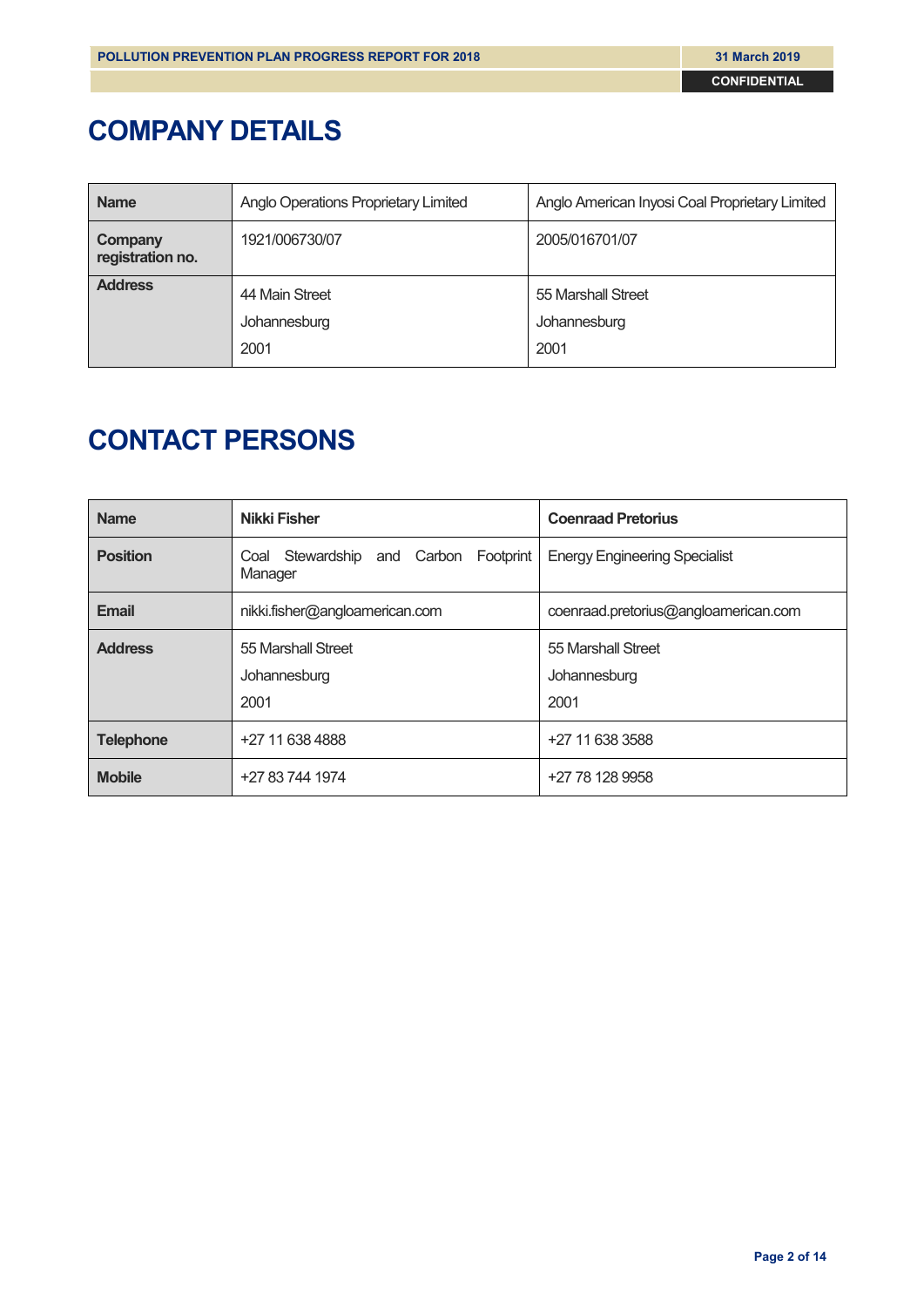# **CONTENTS**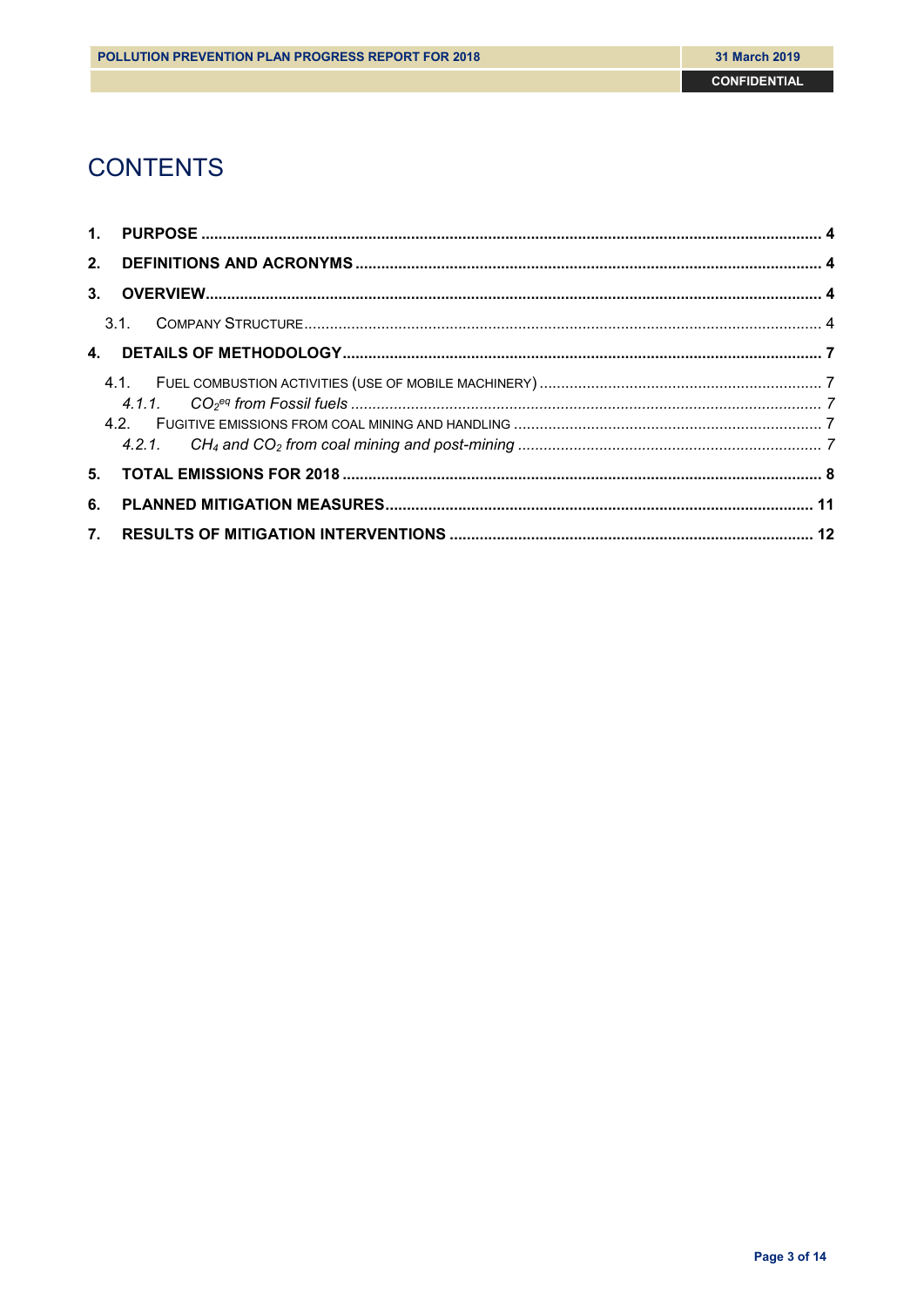# <span id="page-3-0"></span>**1. PURPOSE**

The purpose of this document is to provide progress on the approved Pollution Prevention Plan for Anglo American Coal SA for 2018.

# <span id="page-3-1"></span>**2. DEFINITIONS AND ACRONYMS**

| <b>AACSA</b>         | Anglo American Coal South Africa      |
|----------------------|---------------------------------------|
| <b>AOL</b>           | Anglo Operations (Pty) Ltd            |
| <b>AAIC</b>          | Anglo American Inyosi Coal (Pty) Ltd  |
| <b>DEA</b>           | Department of Environmental Affairs   |
| <b>DOE</b>           | Department of Energy                  |
| ECO <sub>2</sub> MAN | Energy and CO <sub>2</sub> Management |
| <b>GHG</b>           | <b>Greenhouse Gas</b>                 |
| <b>OC</b>            | Opencast                              |
| UG                   | Underground                           |

# <span id="page-3-2"></span>**3. OVERVIEW**

## <span id="page-3-3"></span>**3.1. Company Structure**

Anglo American Coal South African (AACSA) is part of the Anglo American Coal business unit, which includes operations in South Africa, Australia, Colombia and Canada. In South Africa, Anglo Operations (Pty) Ltd. (AOPL) (an operating division of Anglo American plc.) wholly owns and operates seven operations and jointly owns and operates two additional mines as Anglo American Inyosi Coal (AAIC), a joint venture between AOL (73%) and Inyosi Coal (Pty) Ltd. (27%). Anglo American has since sold three of its coal mines, which supply coal solely to Eskom. These mines are referred to as the "Eskom-tied Mines". Of these three mines, New Vaal is an opencast mine, Kriel is both opencast and underground and New Denmark is underground only.

Figure 3-1 below shows the structure, ownership and mines in AACSA. It also shows by means of a dotted box and arrows, those operations that have been sold.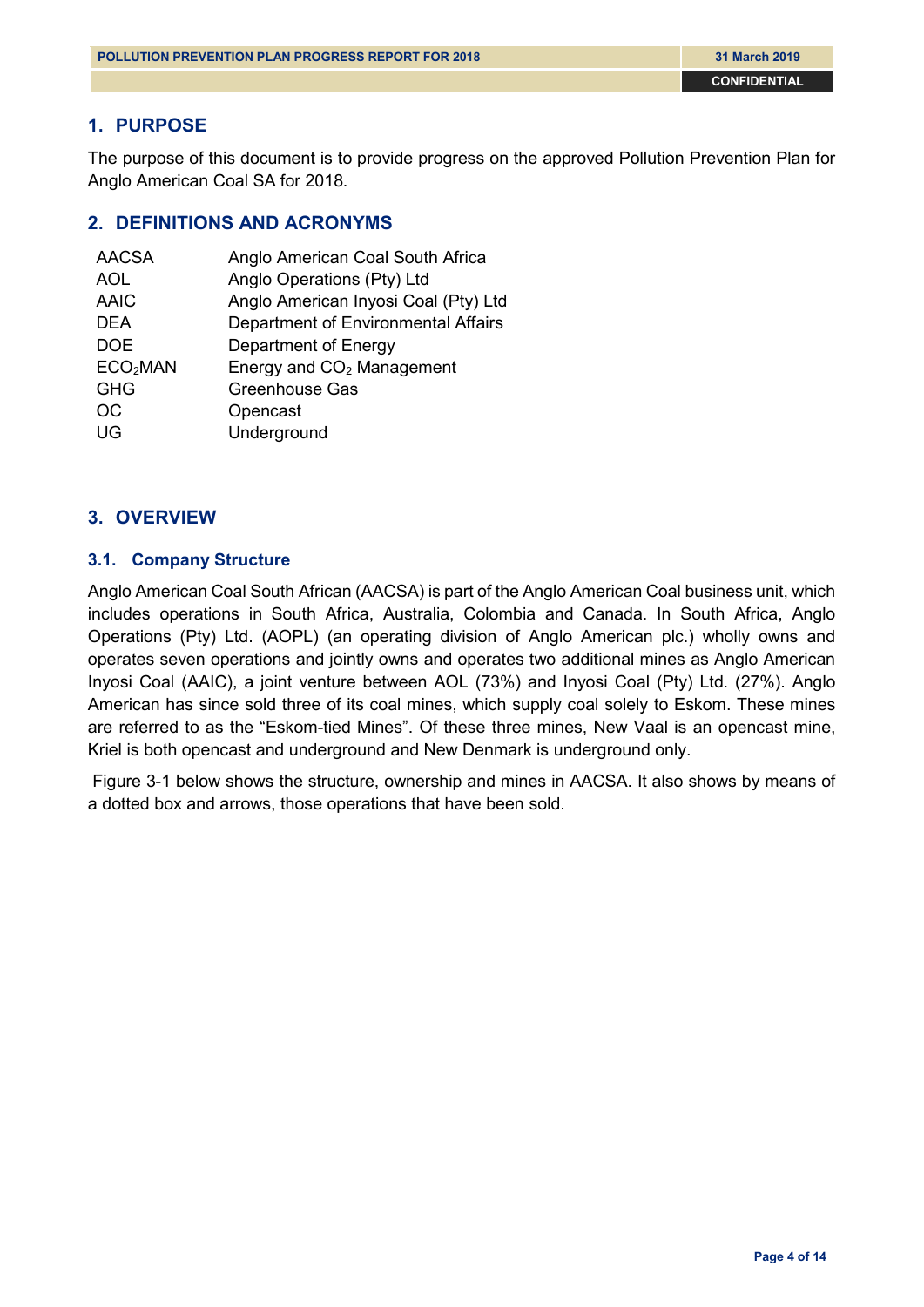

#### **Figure 3-1. Map indicating the location of the various Anglo American Coal SA operations. Numbered items are the operations included in this plan.**

Anglo American Coal South Africa publicly reports scope 1 and 2 emissions for all managed operations. From 2018, the emissions from the Eskom Tied Mines will not be reported on by AACSA.

During the course of 2017, the Kleinkopje and Landau operations were merged into one operation, Khwezela Colliery, for organisational efficiency purposes. The two operations are adjacent to one another in Witbank.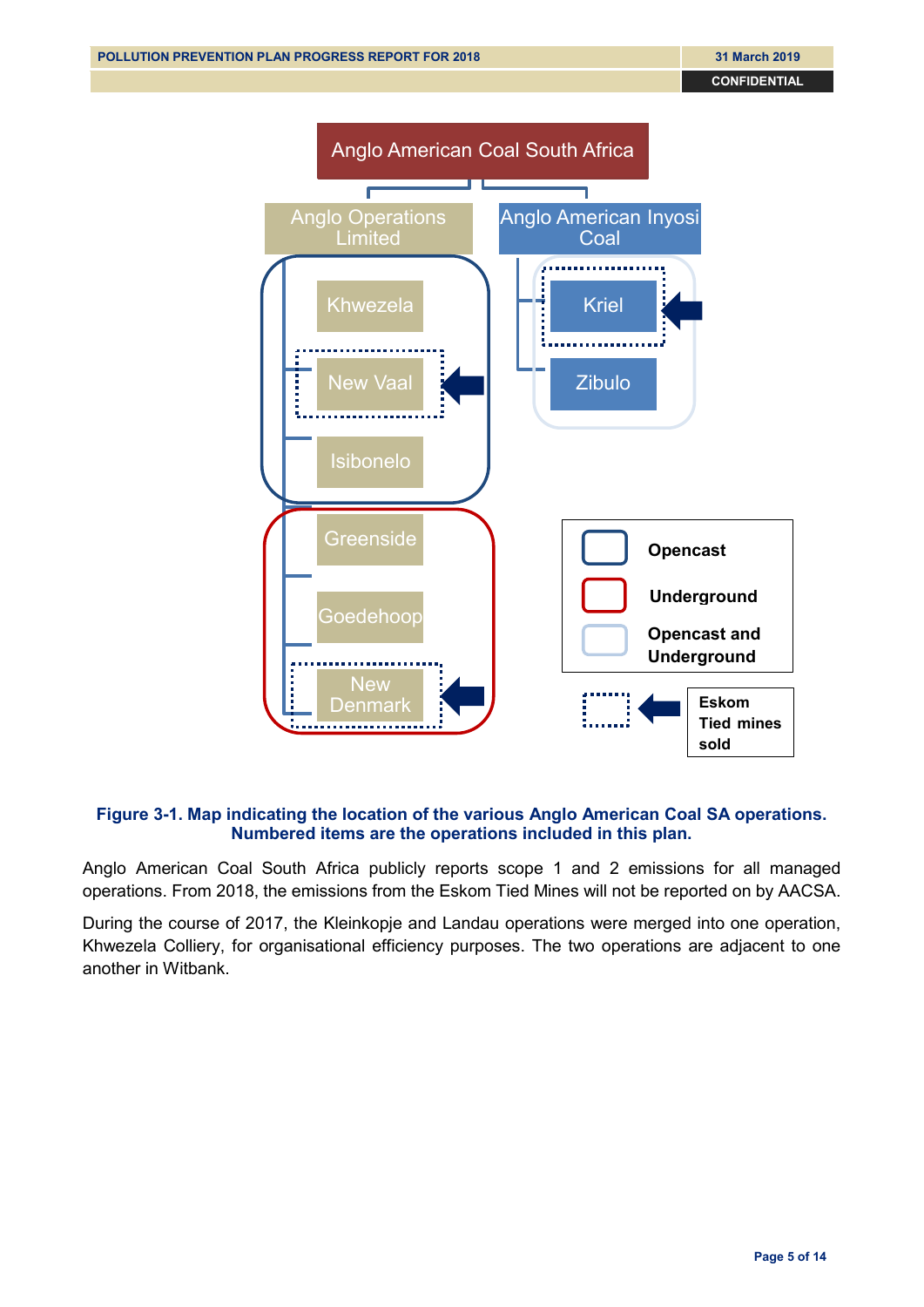# **Table 3-1. List of operations included in this plan.**

| <b>Mine</b>                           | <b>Duration in scope</b> | <b>Mining</b><br><b>Method</b> | attributable<br><b>Total</b><br>production 2018* |
|---------------------------------------|--------------------------|--------------------------------|--------------------------------------------------|
| 1. Goedehoop                          | $2016 - 2020$            | <b>UG</b>                      | 5.4 Mt                                           |
| 2. Greenside                          | 2016 - 2020              | <b>UG</b>                      | 4.4 Mt                                           |
| 3. Khwezela                           | $2016 - 2020$            | <b>OC</b>                      | 5.5 Mt                                           |
| Isibonelo<br>5.                       | 2016 - 2020              | <b>OC</b>                      | 4.5 Mt                                           |
| 6. Zibulo                             | 2016 - 2020              | UG & OC                        | 6.3 Mt                                           |
| <b>Total South African Production</b> | 32.0 Mt**                |                                |                                                  |

\* Source: Anglo American Plc Annual Report 2018

\*\* Note that divested operations and joint ventures are not listed in scope of the PPP, but total production includes them.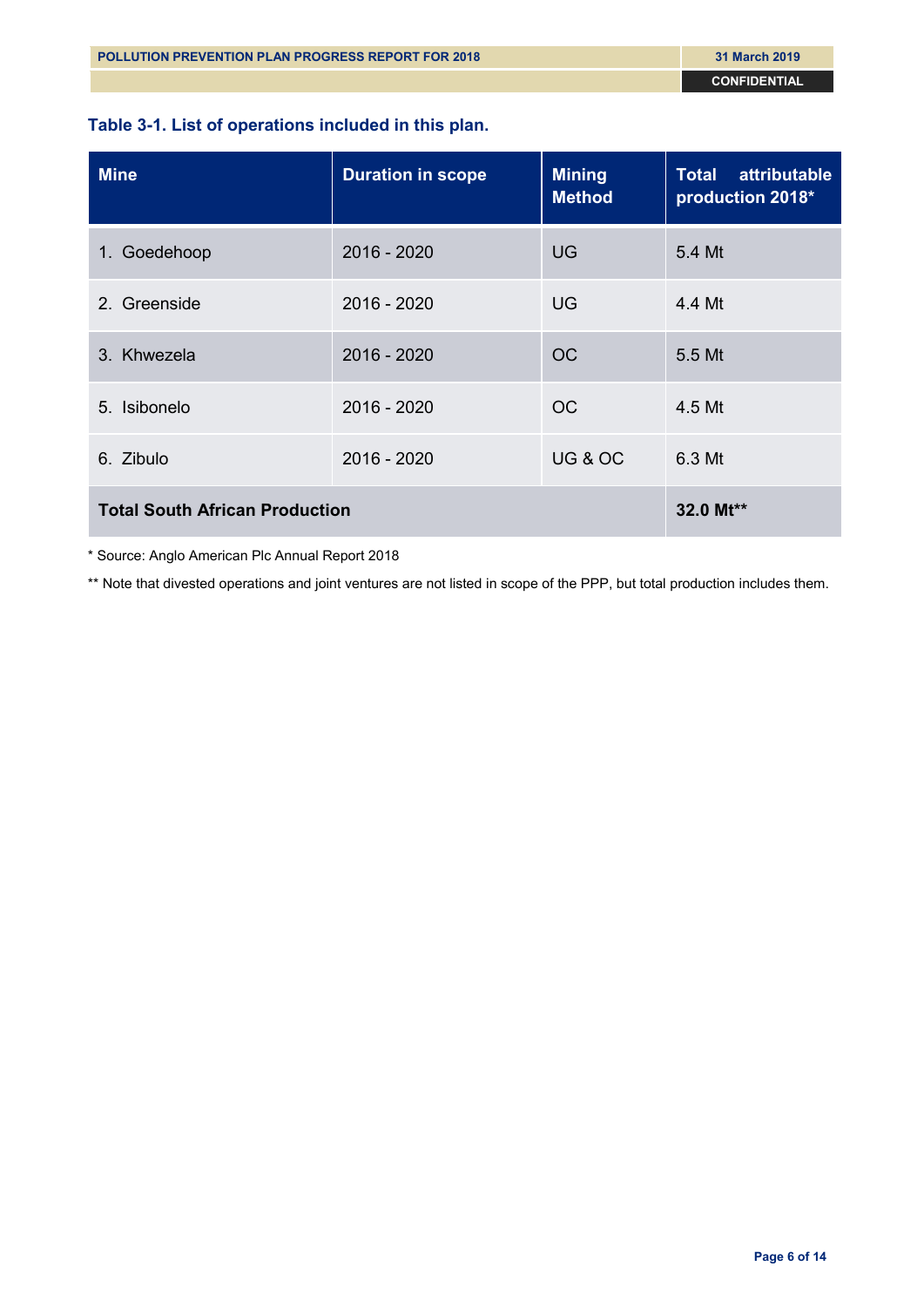# <span id="page-6-0"></span>**4. DETAILS OF METHODOLOGY**

#### <span id="page-6-1"></span>**4.1. Fuel combustion activities (use of mobile machinery)**

#### <span id="page-6-2"></span>**4.1.1.CO2 eq from Fossil fuels**

Fossil fuels consumed at operations release GHG as a result of the combustion process in mobile machinery.

IPCC 2006 Guideline factors are applied, as per the National GHG Inventory (DEA, 2014).

#### **Table 4-1: Emission factors applied to fuel combustion**

|                 | Diesel (t/TJ) | Petrol (t/TJ) |
|-----------------|---------------|---------------|
| CO <sub>2</sub> | 74.1          | 69.3          |
| CH <sub>4</sub> | 3.9           | 33            |
| $N_2$ O         | 3.9           | 32            |

#### <span id="page-6-3"></span>**4.2. Fugitive emissions from coal mining and handling**

Coal-mine methane is the in-situ seam gas that is released from the mined coal seams during the mining process and post-mining.

#### <span id="page-6-4"></span>**4.2.1.CH4 and CO2 from coal mining and post-mining**

The methodology and emission factors used in the National GHG Inventory (DEA, 2014) were used as the basis for calculating the  $CH_4$  and  $CO_2$  emissions from mining and post-mining activity. These are the specific emission factors for South Africa, which are lower than those in the IPCC 2006 guidelines.

These factors are applied to the Run of Mine tonnages.

Formula used:

*CH4 = ROM production \* Gas content \* 1000 L / Gas constant \* molar weight / 1000 000 grams*

CH4 (ton/yr)

ROM Production (ton/yr)

Gas Constant 22.4

Molar weight 16.04

Gas content = emission factor as shown in table 5-2.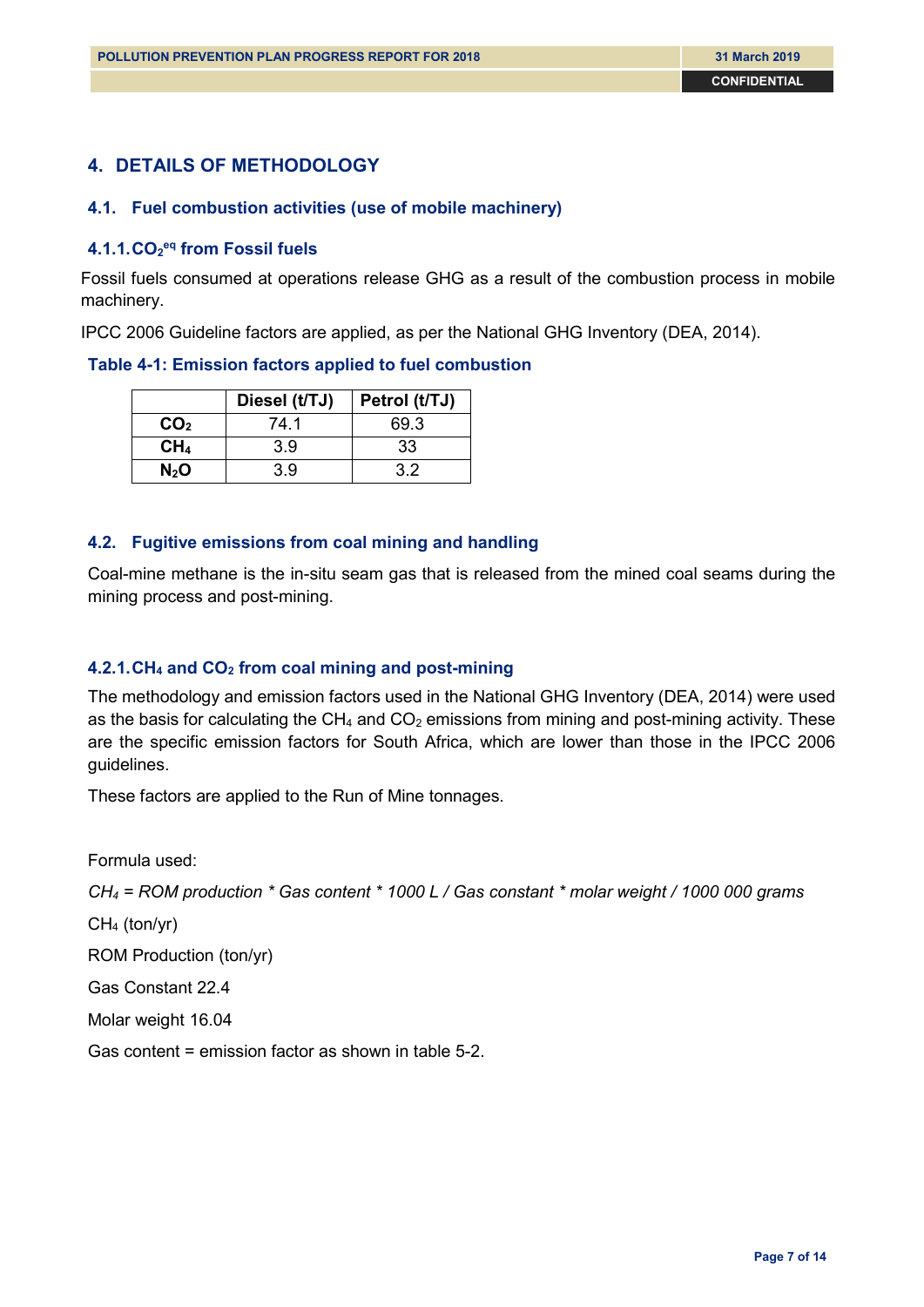## **Table 4-2: Emission factors for CH4 and CO2 from coal mining and handling**

| <b>Mining method</b> | <b>Activity</b> | CH <sub>4</sub> Gas Content<br>(m <sup>3</sup> /tonne) | $CO2$ Gas content<br>(m <sup>3</sup> /tonne) |
|----------------------|-----------------|--------------------------------------------------------|----------------------------------------------|
| Underground mining   | Coal mining     | 0.77                                                   | 0.077                                        |
|                      | Post-mining     | 0.18                                                   | 0.018                                        |
| Surface mining       | Coal mining     |                                                        |                                              |
|                      | Post-mining     |                                                        |                                              |

 $CH<sub>4</sub>$  (ton/yr) released is then multiplied by the GWP of 23 to achieve annual CO<sub>2</sub>e emissions.

# <span id="page-7-0"></span>**5. TOTAL EMISSIONS FOR 2018**

Emissions are provided in table 6-1 below based on Table 1 in the Template provided in the Guidelines for Development of Pollution Prevention Plans.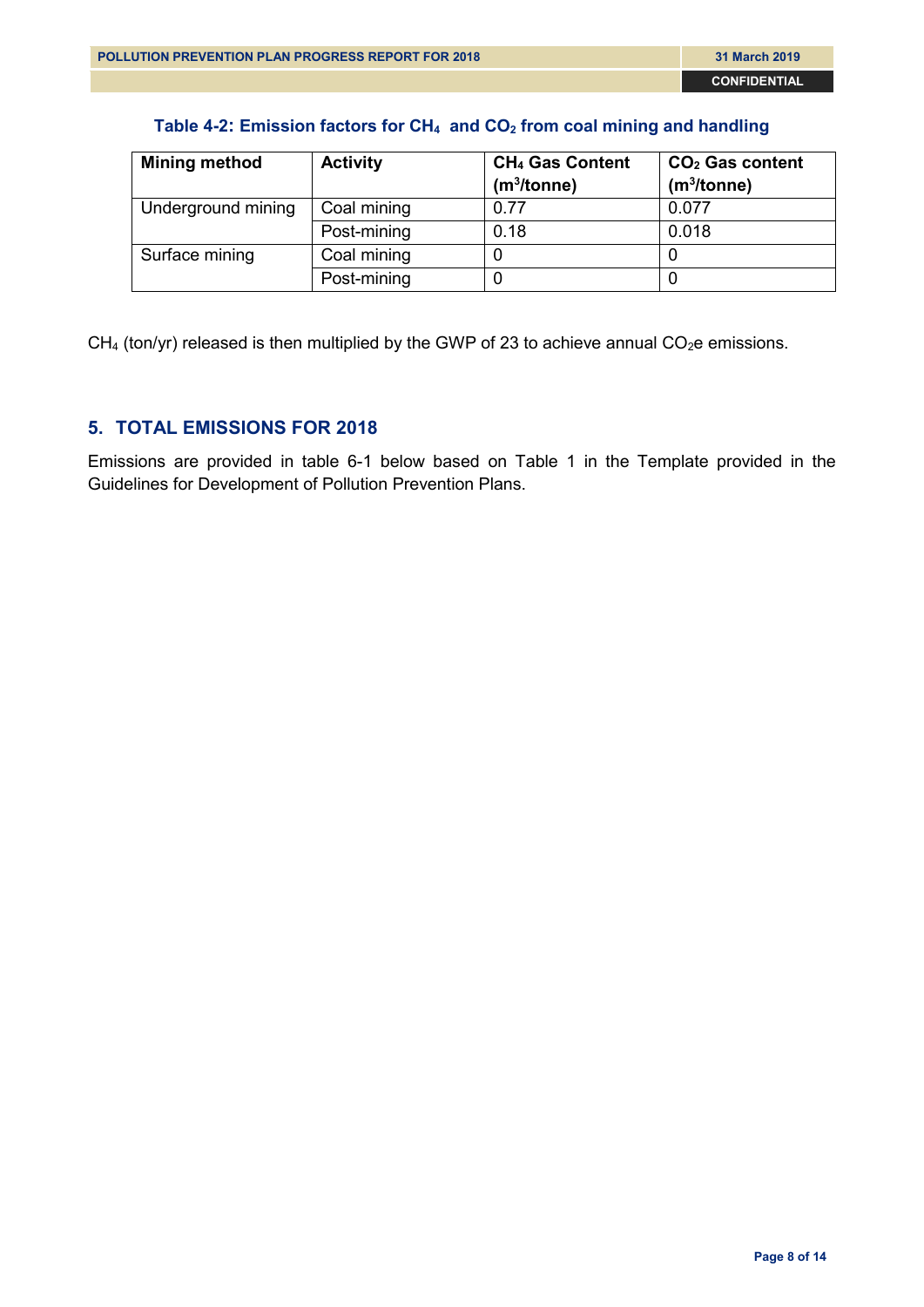

| <b>POLLUTION PREVENTION PLAN PROGRESS REPORT FOR 2018</b> | <b>31 March 2019</b> |
|-----------------------------------------------------------|----------------------|
|                                                           | <b>CONFIDENTIAL</b>  |

# Table 5-1: Total annual emissions from each activity measured as CO<sub>2</sub>e for the preceding calendar year.

| Name of Data Provider                   |                                                                                         | Anglo Operations (Pty) Ltd                                                                                                                                                |                              |                              |         |                 |                                                             |                                |      |                                                        |       |      |           |
|-----------------------------------------|-----------------------------------------------------------------------------------------|---------------------------------------------------------------------------------------------------------------------------------------------------------------------------|------------------------------|------------------------------|---------|-----------------|-------------------------------------------------------------|--------------------------------|------|--------------------------------------------------------|-------|------|-----------|
| Data Provider ID                        |                                                                                         |                                                                                                                                                                           |                              |                              |         |                 |                                                             |                                |      |                                                        |       |      | 170500172 |
| <b>Date of Submission:</b>              |                                                                                         |                                                                                                                                                                           |                              |                              |         |                 |                                                             |                                |      |                                                        |       |      | 31-Mar-18 |
| Year of data:                           |                                                                                         |                                                                                                                                                                           |                              |                              |         |                 |                                                             |                                |      |                                                        |       |      | 2018      |
| South Africa Carbon Budget              |                                                                                         | Comments: Although not required by the regulations, emissions from mobile combustion of fossil fuels on site have been included in alignment with the Anglo American Coal |                              |                              |         |                 |                                                             |                                |      |                                                        |       |      |           |
| <b>Activity data[5]</b>                 |                                                                                         |                                                                                                                                                                           |                              |                              |         |                 |                                                             | <b>Emissions (tonnes/year)</b> |      |                                                        |       |      |           |
| <b>IPCC Code</b><br>(see<br>Annexure 1) | Sub category[4]<br>(disaggregated by<br>fuel / product type /<br>production<br>process) | Name of<br>activity data                                                                                                                                                  | Value of<br>activity<br>data | Units of<br>activity<br>data |         | CO <sub>2</sub> |                                                             |                                | CH4  |                                                        |       |      |           |
|                                         |                                                                                         |                                                                                                                                                                           |                              |                              | Value   | Tier            | Ref                                                         | Value                          | Tier | Ref                                                    | Value | Tier | Ref       |
| 1B                                      | 1B1a                                                                                    | Coal mining<br>and handling                                                                                                                                               | 25719859 tonnes              |                              | 2006.29 |                 | <b>GHG</b><br>technical<br>2 guidelines<br>and IPCC<br>2006 | 7,345.44                       |      | GHG<br>technical<br>$2$ guidelines<br>and IPCC<br>2006 |       |      |           |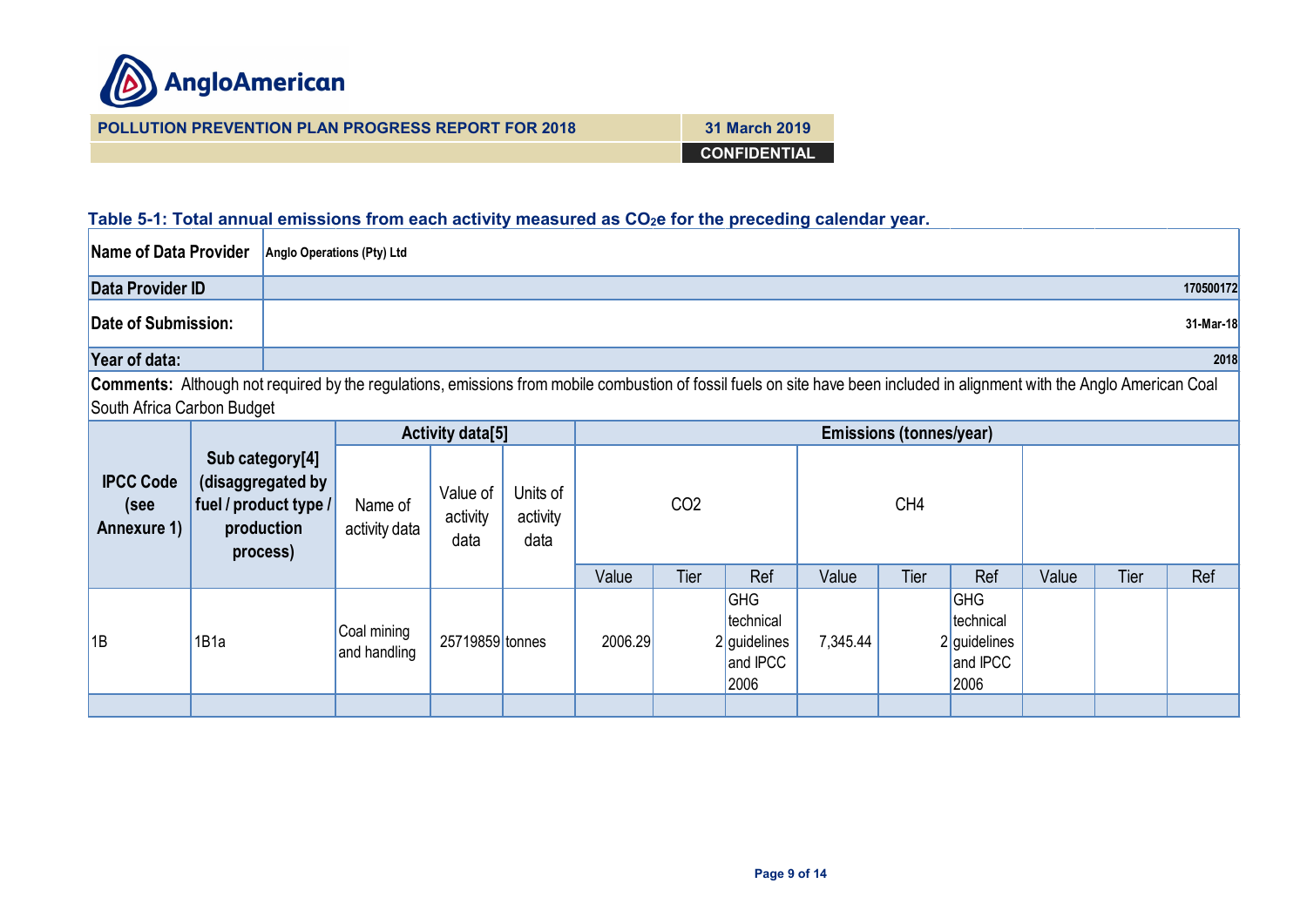| <b>POLLUTION PREVENTION PLAN PROGRESS REPORT FOR 2018</b> |  |
|-----------------------------------------------------------|--|
|                                                           |  |

**31 March 2019 CONFIDENTIAL**

| Name of Data Provider | Anglo American Inyosi Coal                                                                                                                                                      |
|-----------------------|---------------------------------------------------------------------------------------------------------------------------------------------------------------------------------|
| Data Provider ID      | 170500180                                                                                                                                                                       |
| Date of Submission:   | 31-Mar-19                                                                                                                                                                       |
| Year of data:         | 2018                                                                                                                                                                            |
|                       | Comments: Although not required by the requistions, emissions from mobile combustion of fossil fuels on site have been included in alignment with the Anglo American Coal South |

**Comments:** Although not required by the regulations, emissions from mobile combustion of fossil fuels on site have been included in alignment with the Anglo American Coal South Africa Carbon Budget

| <b>IPCC Code</b> | Sub category[4]                     |                             | <b>Activity data[5]</b> | <b>Emissions (tonnes/year)</b> |       |                 |                                                             |          |      |                                                               |       |      |     |
|------------------|-------------------------------------|-----------------------------|-------------------------|--------------------------------|-------|-----------------|-------------------------------------------------------------|----------|------|---------------------------------------------------------------|-------|------|-----|
| (see             | (disaggregated by                   | Name of                     | Value of activity       | Units of                       |       | CO <sub>2</sub> |                                                             |          | CH4  |                                                               |       |      |     |
| Annexure 1)      | fuel / product type /<br>production | activity data               | data                    | activity<br>data               | Value | Tier            | Ref                                                         | Value    | Tier | Ref                                                           | Value | Tier | Ref |
| 1B               | 1B1a                                | Coal mining<br>and handling | 7913256 tonnes          |                                | 1,174 |                 | <b>GHG</b><br>technical<br>2 guidelines<br>and IPCC<br>2006 | 4,299.77 |      | <b>GHG</b><br>technical<br>$2$ guidelines<br>and IPCC<br>2006 |       |      |     |
|                  |                                     |                             |                         |                                |       |                 |                                                             |          |      |                                                               |       |      |     |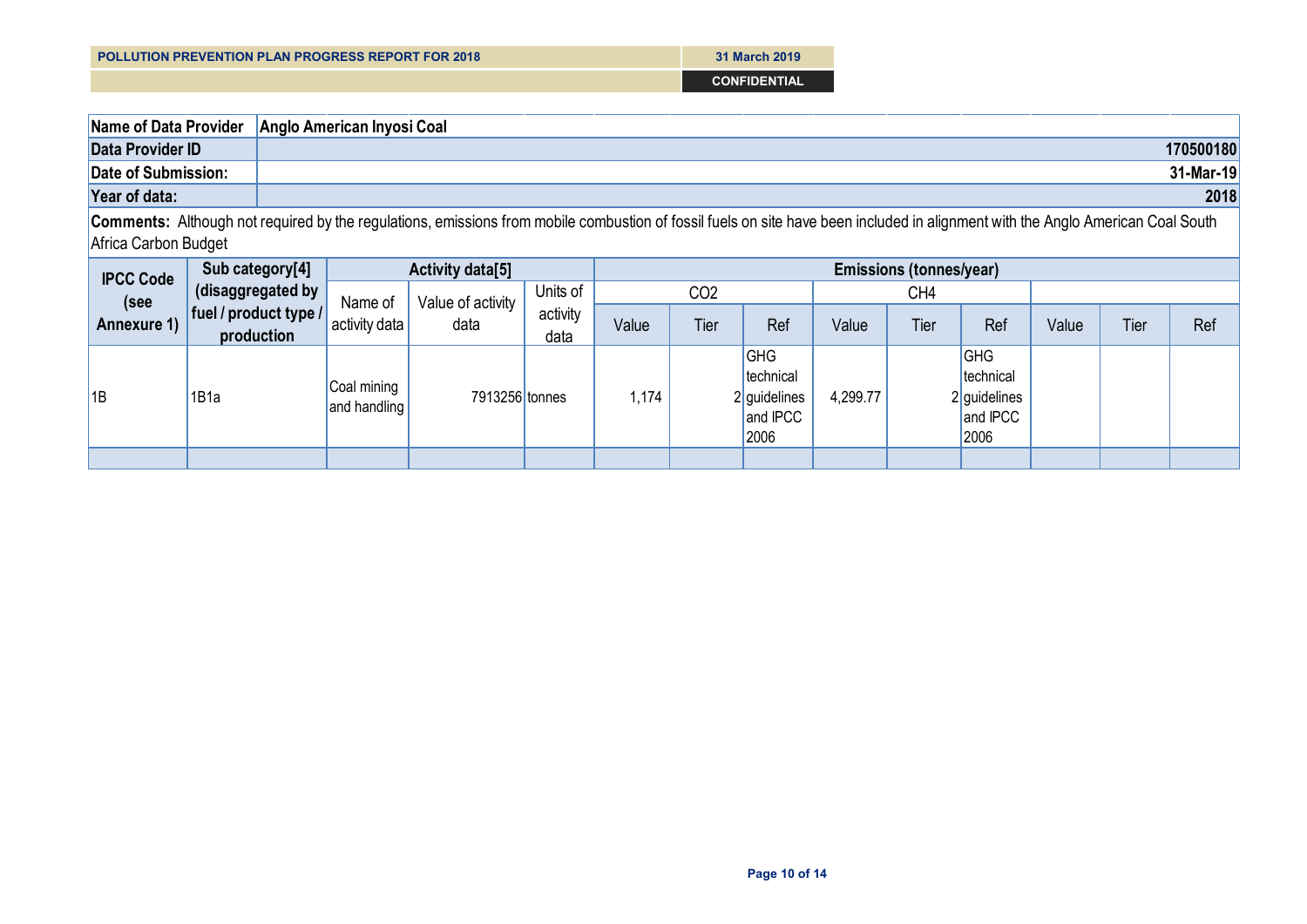

**POLLUTION PREVENTION PLAN PROGRESS REPORT FOR 2018 31 March 2019**

**CONFIDENTIAL**

# <span id="page-10-0"></span>**6. PLANNED MITIGATION MEASURES**

The Scope 1 emissions in our business emanate from the fugitive methane from coal mining and from combustion of fossil fuels in mobile machinery.

We currently do not have any capital approved projects for fossil fuel combustion. As such, we have included the following two projects in our Pollution Prevention Plan.

#### 1. Advanced Process Control (APC) on Coal Processing Plants:

Advanced Process Control Technology will be installed at three coal processing plants. The technology will be installed at one plant in late 2018, with operation expected in March 2019. The installation at the other two plants will follow with the technology to be operational in Q4 2019.

Currently the coal processing plants do not have any automated control that considers multiple variables to optimise the plant efficiency in real time.

This system is a proven control and optimisation technology that will deliver measurable and sustainable improvements in process stability, product yield/recovery, energy optimisation and process throughput/capability.

The system reads the real-time data from the SCADA and other relevant sources and then automatically controls the plant operation to ensure stable performance and allow for predictive maintenance.

#### 2. Continuous Methane Monitors:

The gas concentrations of the vent air methane are so low that there are currently no known technologies that can reduce these emissions (globally). As was outlined above, we currently use the IPCC Tier 2 methodology for South Africa as the basis for our emissions estimates. However, there is a large amount of inaccuracy in these estimates as they were based on a limited number of samples at a limited number of sites over a very short period of time. Our ad-hoc monitoring indicates that the methane levels in our underground coal mines are lower than what we are currently reporting.

As such, we have installed a continuous methane monitor at a new ventilation shaft at Greenside Colliery and at Zibulo Colliery. See Table 8-1 below for further details (based on table 2 of Annexure 1 of the Guidelines).

It is important to note that this technology will NOT reduce the actual emission but will rather provide us with a true reading of what our methane emissions are. This will have benefits for the country in the long term, as it is likely that the methane emissions from fugitives are being overestimated at many mines.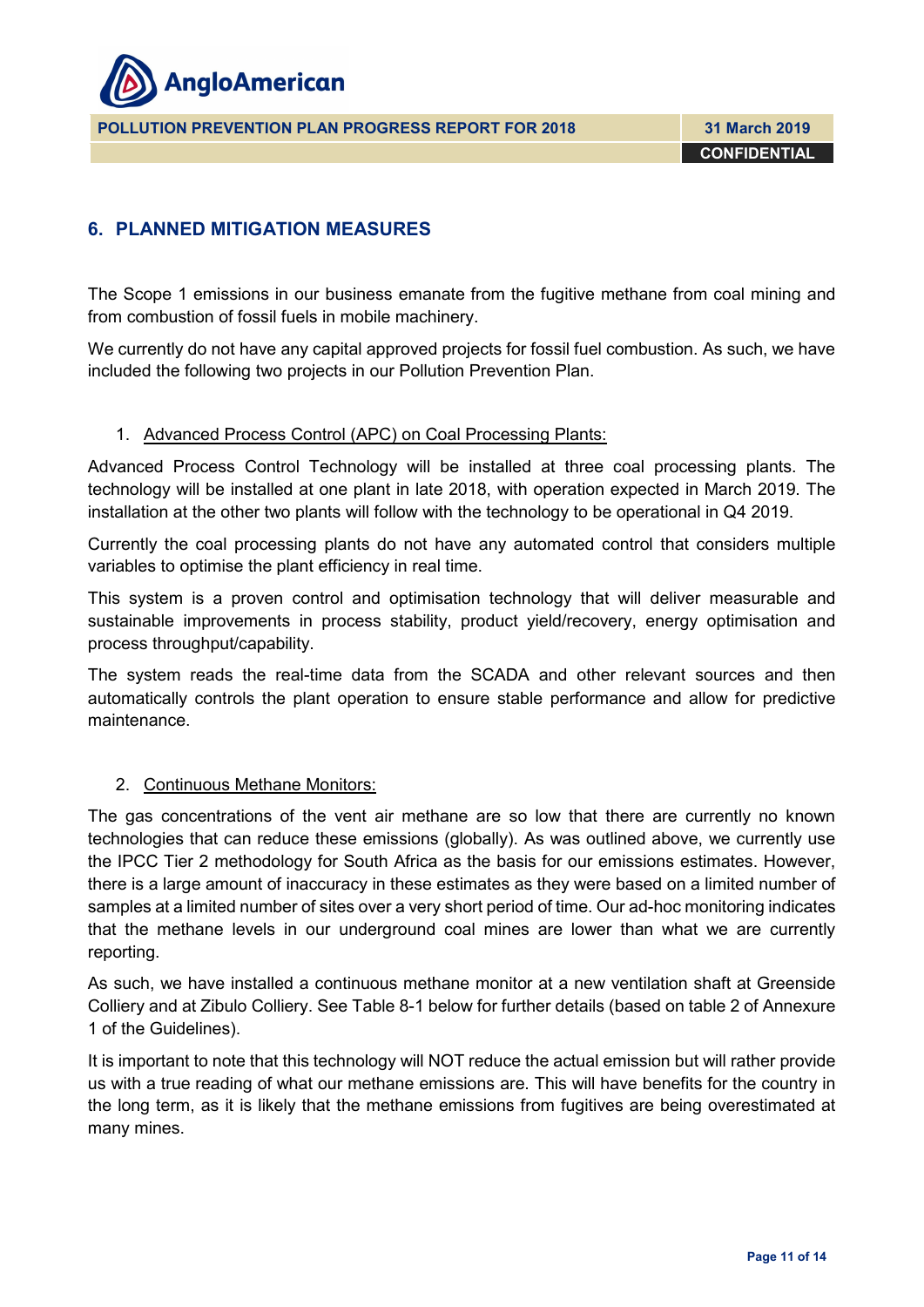# <span id="page-11-0"></span>**7. RESULTS OF MITIGATION INTERVENTIONS**

#### **Advanced Process Control**.

The first controllers of the Advanced Process Control (APC) system was commissioned at Greenside Colliery in September and October 2018. There are several upgrades underway to improve instrumentation and several other controllers need to be implemented during 2019 to have the system fully commissioned and delivering savings.

#### **Table 7-1: Savings resulting from the installation of the APC system**

| <b>Operation</b> | Implementation<br>start date | <b>Planned</b><br>completion date | savings<br>Energy<br>(2018) | $(\%)$   T CO <sub>2</sub> savings<br>(2018) |
|------------------|------------------------------|-----------------------------------|-----------------------------|----------------------------------------------|
| Greenside        | Sep 2018                     | May 2019                          | $0^*$                       | $0^*$                                        |
| Khwezela         | Mar 2019                     | Dec 2019                          |                             |                                              |

*\* No savings were planned for this period as per the PPP, however initial savings were observed from the commissioning date, but a verification process needs to be completed before reporting the results.*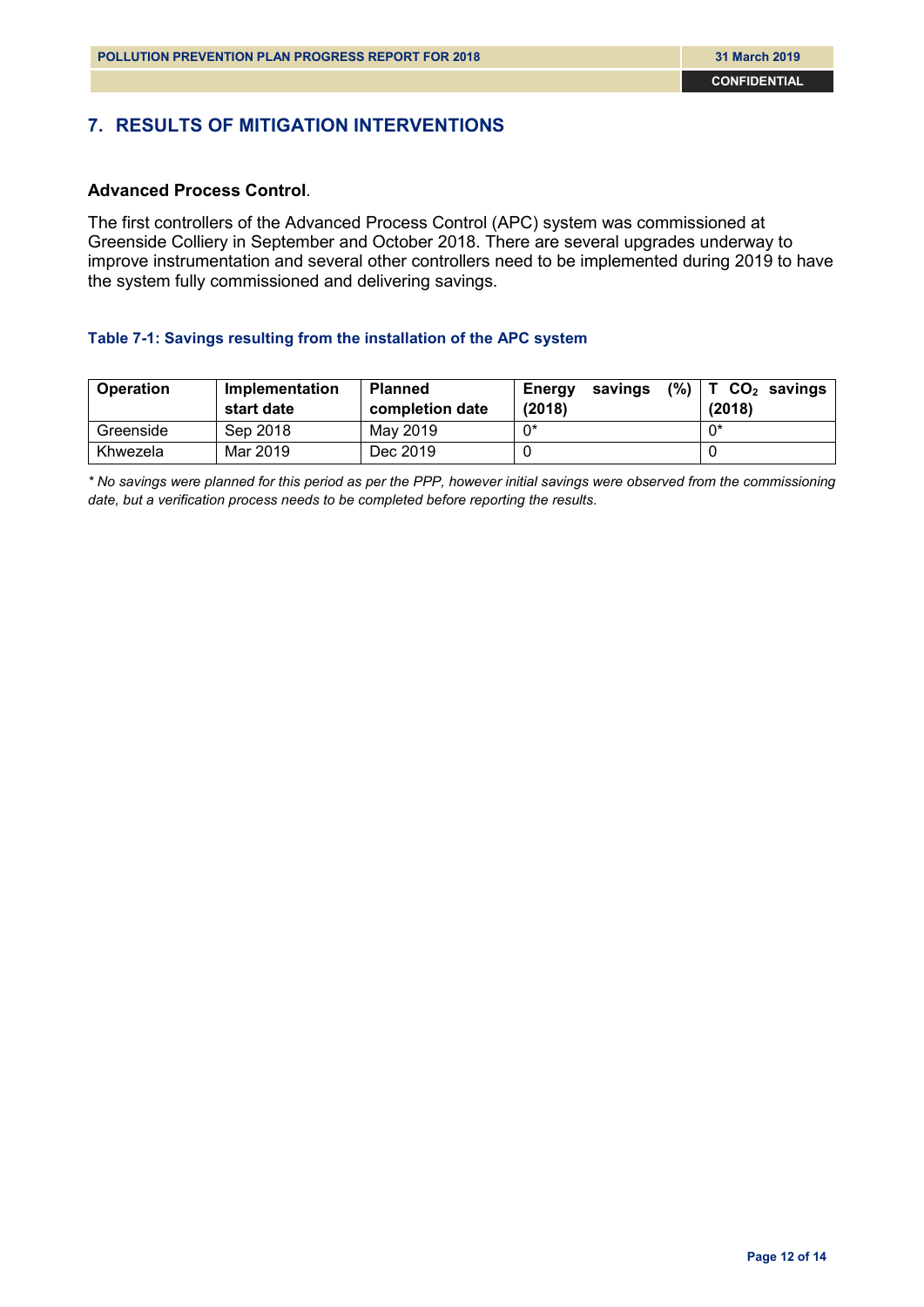

**POLLUTION PREVENTION PLAN PROGRESS REPORT FOR 2018 31 March 2019 CONFIDENTIAL**

# **Table 7-2: Details of planned mitigation measures**

| <b>Mitigation</b><br><b>Measure</b> |                                                                                 |                                                                                                                                                                                                                                                                                                                                                                                                                                                                                                                                                                                                                                                                                                                                                                                                        | <b>Assumptions used to</b>         |                                                                                                  | <b>Anticipated Emission Reduction</b><br>(tonnes $CO2e$ ) |          |   |  |  |                          |                                 |
|-------------------------------------|---------------------------------------------------------------------------------|--------------------------------------------------------------------------------------------------------------------------------------------------------------------------------------------------------------------------------------------------------------------------------------------------------------------------------------------------------------------------------------------------------------------------------------------------------------------------------------------------------------------------------------------------------------------------------------------------------------------------------------------------------------------------------------------------------------------------------------------------------------------------------------------------------|------------------------------------|--------------------------------------------------------------------------------------------------|-----------------------------------------------------------|----------|---|--|--|--------------------------|---------------------------------|
|                                     |                                                                                 | <b>Description of mitigation measure</b>                                                                                                                                                                                                                                                                                                                                                                                                                                                                                                                                                                                                                                                                                                                                                               | Anticipated<br>implementation date | estimate anticipated<br><b>GHG emission reduction</b>                                            | <b>Affected</b><br><b>GHG</b>                             |          |   |  |  | 2016 2017 2018 2019 2020 | <b>Total</b><br>over 5<br>years |
|                                     | Advanced<br><b>Process</b><br>Control on<br>Coal<br>Processing<br><b>Plants</b> | <b>Installation of Advanced Process Control</b><br>Technology at 3 coal processing plants. The<br>technology will be installed at one plant in late<br>2018, with operation expected in March 2019.<br>The installation at the other two plants will follow<br>with the technology to be operational in Q4<br>2019.<br>This system is a proven control and optimisation   Plant 1 March 2019<br>technology that will deliver measurable and<br>sustainable improvements in process stability,<br>product yield/recovery, energy optimisation and<br>process throughput/capability.<br>The system reads the real-time data from the<br>SCADA and other relevant sources and then<br>automatically controls the plant operation to<br>ensure stable performance and allow for<br>predictive maintenance. | Plants 2 and 3 September<br>2019   | The electrical energy<br>savings is anticipated to<br>be approximately 3% per<br>annum per plant | CO <sub>2</sub>                                           | $\Omega$ | 0 |  |  | 0 1330 2854              | 4184                            |